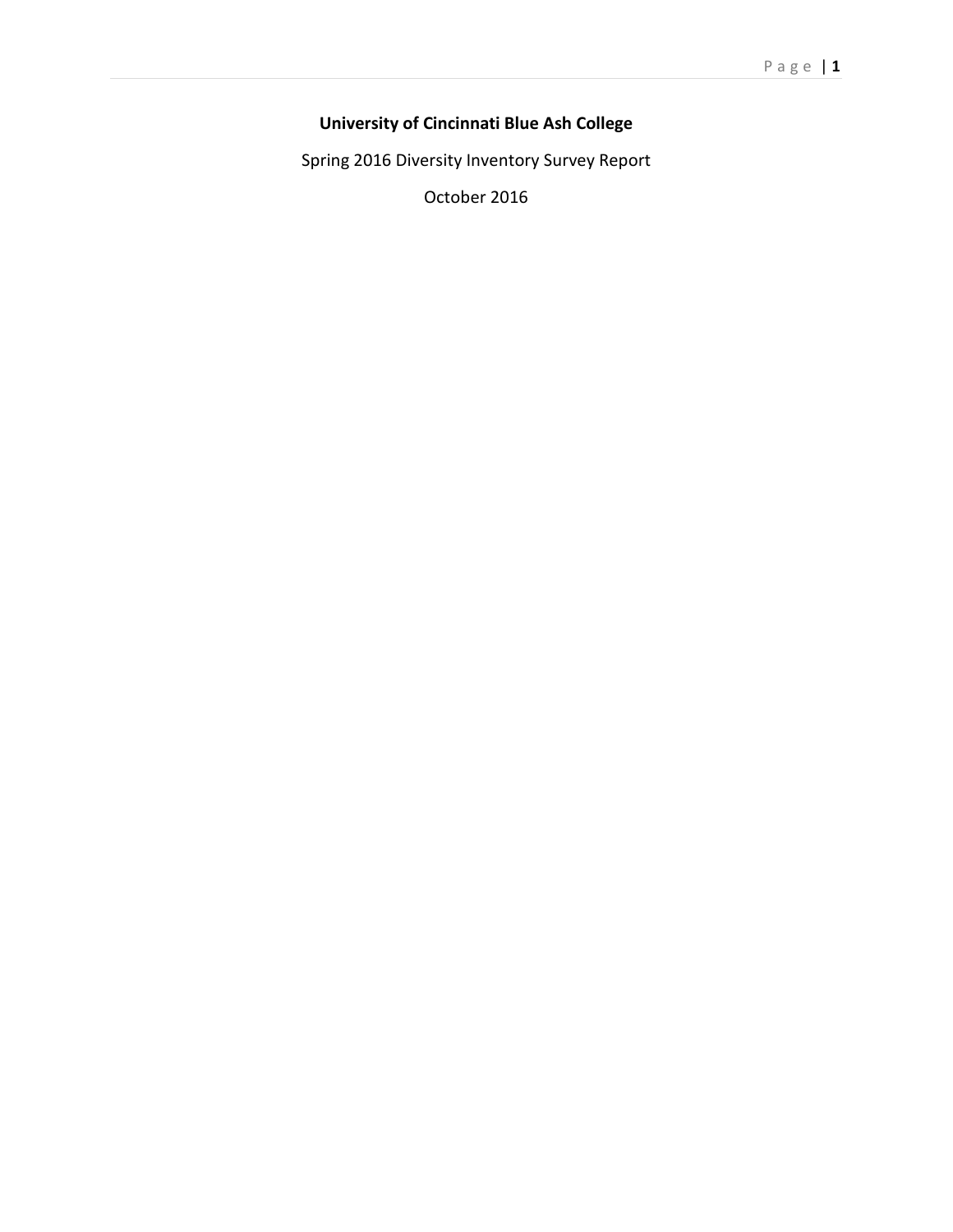# **I. Introduction**

The Cultural Diversity Committee and the Office of Multicultural Affairs Blue Ash College conducted a Diversity Inventory Survey in spring of 2016. The purpose of the survey was to help in understanding, first, the climate of diversity and inclusion at the campus and, second, the types of diversity and inclusion events occurring in the 2015-16 academic year. This survey was done online and was sent to all members of faculty and staff. The Office of Institutional Research (IR) handled the technical aspects of the survey. The survey was anonymous, which was meant to encourage respondents to provide honest and insightful feedback. The Diversity Inventory Survey report is comprised of two parts: part one is the UCBA Environmental Assessment and Part 2 is the Diversity Initiatives at UCBA.

# II. **Methodology**

- Survey hosted on SurveyMonkey.
- Survey invitations sent via e-mail to 540 UCBA faculty and staff.
	- o First personally addressed e-mail sent from [ucbair@uc.edu](mailto:ucbair@uc.edu) on behalf of Michele Kegley and Corrine Witherspoon.
	- o Reminder personally addressed e-mail sent to non-respondents from [ucbair@uc.edu](mailto:ucbair@uc.edu) on behalf of Michele Kegley and Corrine Witherspoon.
	- o Final personally addressed e-mail reminder sent to non-respondents from UCBA IR.

1/29/2016: 73 / 540 = 13.5% 2/04/2016: 35 / 448 = 7.8% 2/10/2016: 65 / 413 = 15.7%

Total response rate: 173 / 527 = 32.8%.

|         | Sent         |         |       |        | Respondent |        |  |  |
|---------|--------------|---------|-------|--------|------------|--------|--|--|
|         | <b>Start</b> | Opt out | Total | %      | N          | %      |  |  |
| Faculty | 427          |         | 424   | 79.1%  | 127        | 73.4%  |  |  |
| Staff   | 113          |         | 112   | 20.9%  | 46         | 26.6%  |  |  |
| Total   | 540          |         | 536*  | 100.0% | 173        | 100.0% |  |  |

Note: 9 additional e-mail addresses bounced, which means the e-mail was not delivered.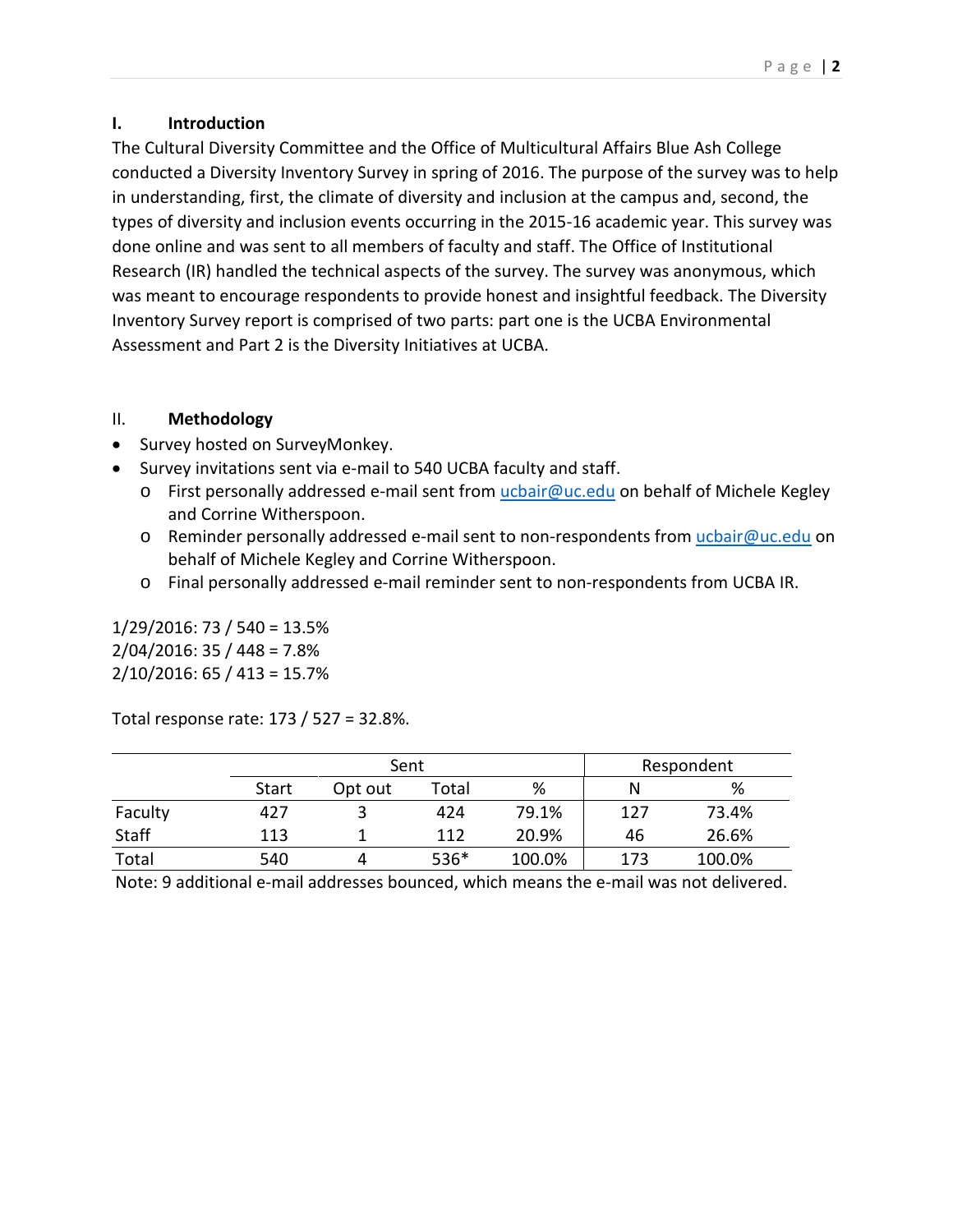# **III. Results and Recommendations of Diversity Climate Survey Part 1: Summary of UCBA Environmental Assessment**

Q Please indicate your level of agreement with the following statements for each of

1. the three items below.

| UCBA offers a positive and<br>inclusive environment for<br>diverse  | N  |           | ly<br><b>Disagr</b><br>ee<br>(1) | ee<br>(2) | Avg Strong Disagr Neither Agre Stron<br>Agree<br>Nor<br><b>Disagre</b><br>e<br>(3) | $\mathsf{e}% _{t}\left( t\right)$<br>(4) | gly<br>Agree<br>(5) |
|---------------------------------------------------------------------|----|-----------|----------------------------------|-----------|------------------------------------------------------------------------------------|------------------------------------------|---------------------|
| a. Faculty                                                          |    |           | 159 3.72 4.4%                    | 5.0%      | 17.6%                                                                              | 60.4<br>%                                | 12.6<br>%           |
| Please explain why you responded this way and provide any examples. |    |           |                                  |           |                                                                                    |                                          |                     |
| Room for improvement                                                | 31 | 31.3<br>% |                                  |           |                                                                                    |                                          |                     |
| Positive and inclusive                                              | 22 | 22.2      |                                  |           |                                                                                    |                                          |                     |
| environment                                                         |    | %         |                                  |           |                                                                                    |                                          |                     |
| Faculty diversity                                                   | 21 | 21.2      |                                  |           |                                                                                    |                                          |                     |
|                                                                     |    | %         |                                  |           |                                                                                    |                                          |                     |
| Hiring process                                                      | 11 | 11.1      |                                  |           |                                                                                    |                                          |                     |
|                                                                     |    | %         |                                  |           |                                                                                    |                                          |                     |
| Inclusive academics and activities                                  | 10 | 10.1      |                                  |           |                                                                                    |                                          |                     |
|                                                                     |    | %         |                                  |           |                                                                                    |                                          |                     |
| Unable to determine                                                 | 4  | 4.0       |                                  |           |                                                                                    |                                          |                     |
|                                                                     |    | %         |                                  |           |                                                                                    |                                          |                     |
| Total                                                               | 99 | 100.      |                                  |           |                                                                                    |                                          |                     |
|                                                                     |    | 0%        |                                  |           |                                                                                    |                                          |                     |
| b. Staff                                                            |    | 125 3.68  | 3.2%                             | 6.4%      | 22.4%                                                                              | 55.2<br>%                                | 12.8<br>%           |
| Please explain why you responded this way and provide any examples. |    |           |                                  |           |                                                                                    |                                          |                     |
| Welcoming environment                                               | 20 | 37.0      |                                  |           |                                                                                    |                                          |                     |
|                                                                     |    | %         |                                  |           |                                                                                    |                                          |                     |
| Inclusive but needs work                                            | 11 | 20.4      |                                  |           |                                                                                    |                                          |                     |
|                                                                     |    | %         |                                  |           |                                                                                    |                                          |                     |
| Don't know/Unable to respond                                        | 10 | 18.5      |                                  |           |                                                                                    |                                          |                     |
|                                                                     |    | %         |                                  |           |                                                                                    |                                          |                     |
| Lacking diversity in                                                | 7  | 13.0      |                                  |           |                                                                                    |                                          |                     |
| leadership/upper mgmt /<br>promotion                                |    | %         |                                  |           |                                                                                    |                                          |                     |
| Not inclusive                                                       | 6  | 11.1      |                                  |           |                                                                                    |                                          |                     |
|                                                                     |    | $\%$      |                                  |           |                                                                                    |                                          |                     |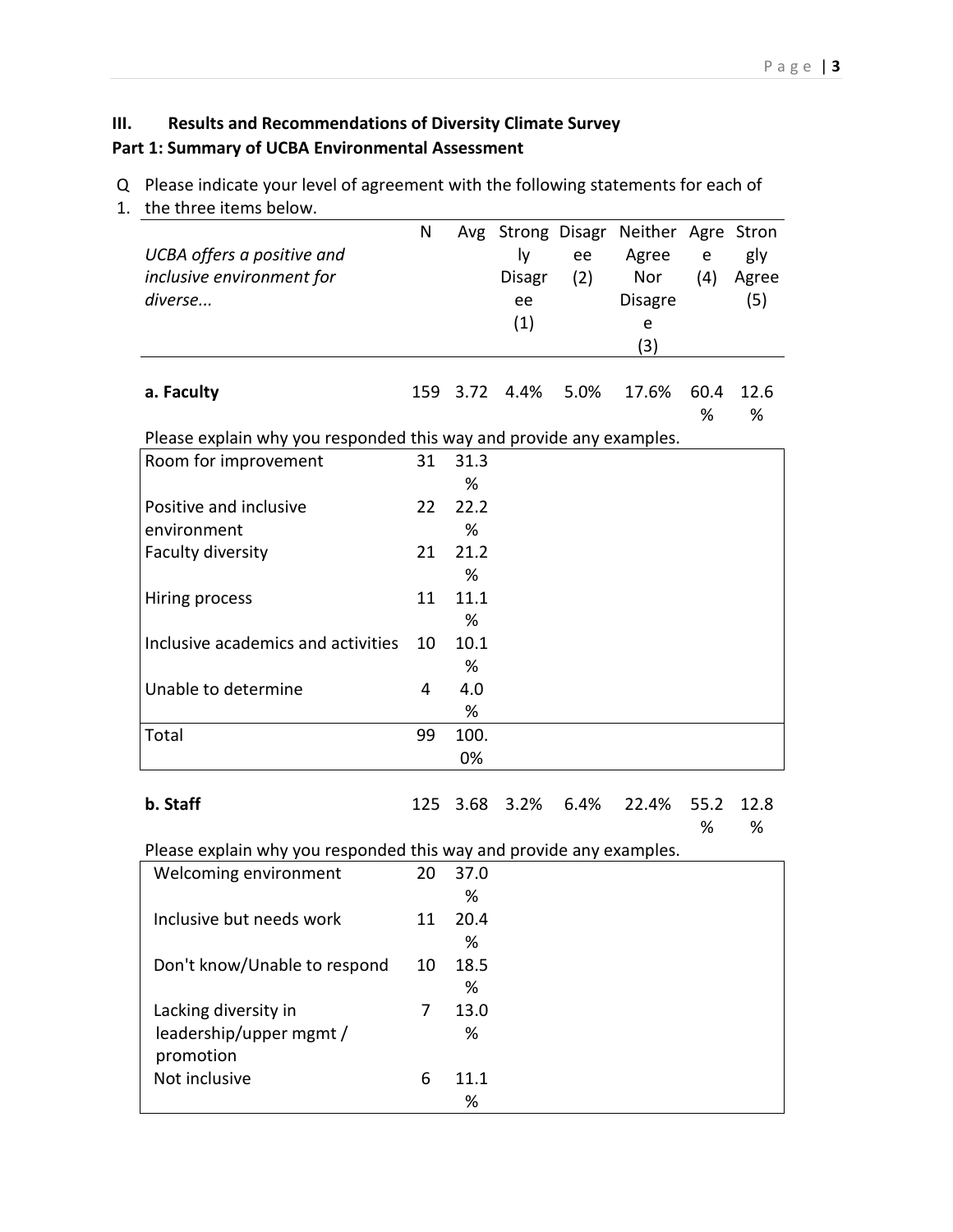| Total                                                               | 54            | 100<br>% |      |         |       |           |           |
|---------------------------------------------------------------------|---------------|----------|------|---------|-------|-----------|-----------|
|                                                                     |               |          |      |         |       |           |           |
| c. Students                                                         |               | 114 3.84 | 1.8% | $6.1\%$ | 21.9% | 46.5<br>% | 23.7<br>% |
| Please explain why you responded this way and provide any examples. |               |          |      |         |       |           |           |
| Diversity is visible                                                | 25            | 39.1     |      |         |       |           |           |
|                                                                     |               | %        |      |         |       |           |           |
| Welcoming and improving                                             | 14            | 21.9     |      |         |       |           |           |
|                                                                     |               | %        |      |         |       |           |           |
| Needs improvement                                                   | 13            | 20.3     |      |         |       |           |           |
|                                                                     |               | %        |      |         |       |           |           |
| Unclear                                                             | 7             | 10.9     |      |         |       |           |           |
|                                                                     |               | %        |      |         |       |           |           |
| Negative experiences                                                | 3             | 4.7      |      |         |       |           |           |
|                                                                     |               | %        |      |         |       |           |           |
| Personal investment with                                            | $\mathcal{P}$ | 3.1      |      |         |       |           |           |
| diversity and inclusion                                             |               | %        |      |         |       |           |           |
| Total                                                               | 64            | 100.     |      |         |       |           |           |
|                                                                     |               | 0%       |      |         |       |           |           |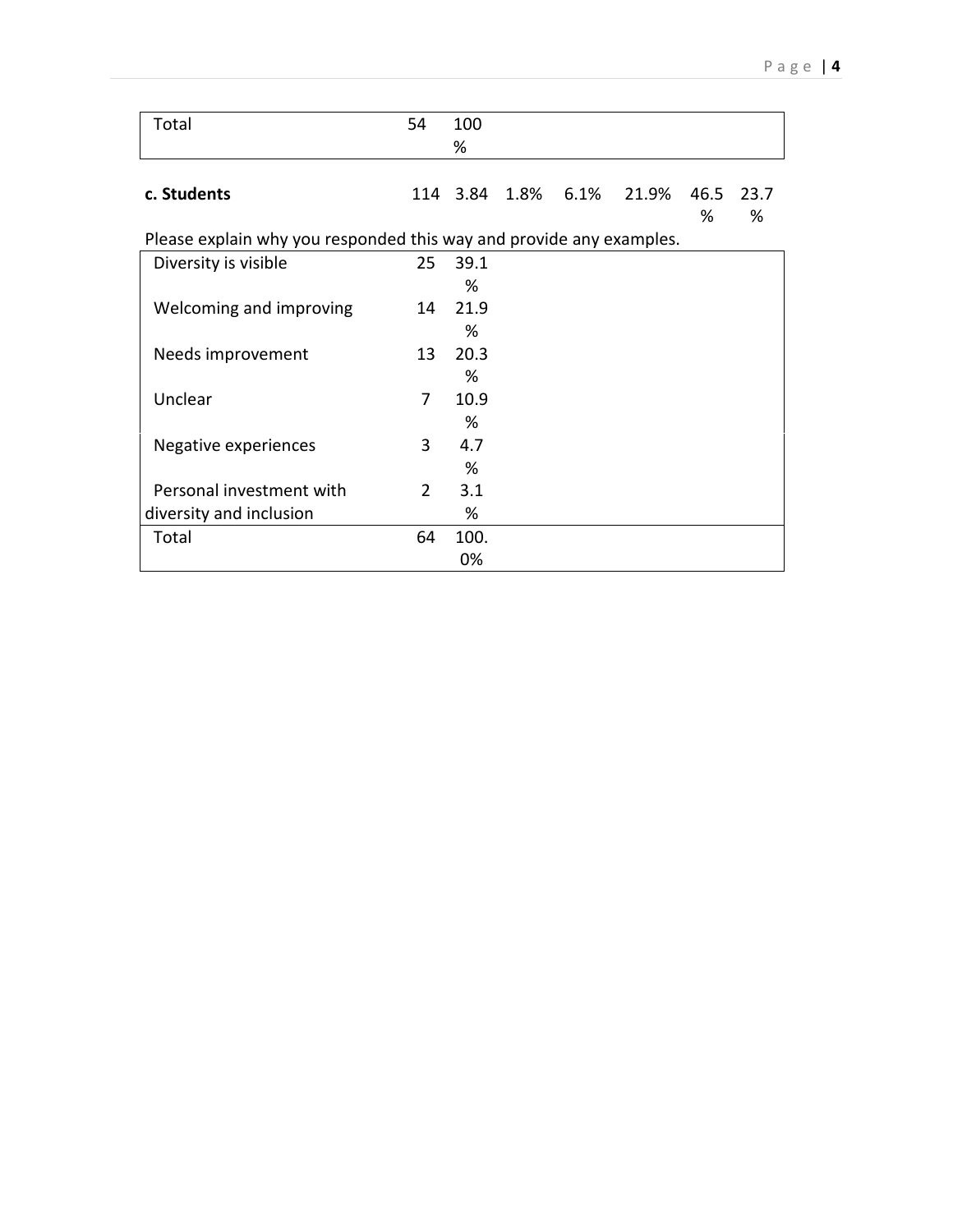# **a. Faculty and Staff Perceptions of UCBA Faculty Diversity**

Faculty and staff provided a range of responses, from positive to negative, to there is room for improvement, when asked to expound on their response to the question: *UCBA offers a positive and inclusive environment for diverse faculty*. The responses tended to fall into six categories. The numbers represent the number of times a category is mentioned. Examples and recommendations are included for each category.

# **Perceptions of Faculty** Diversity at UCBA

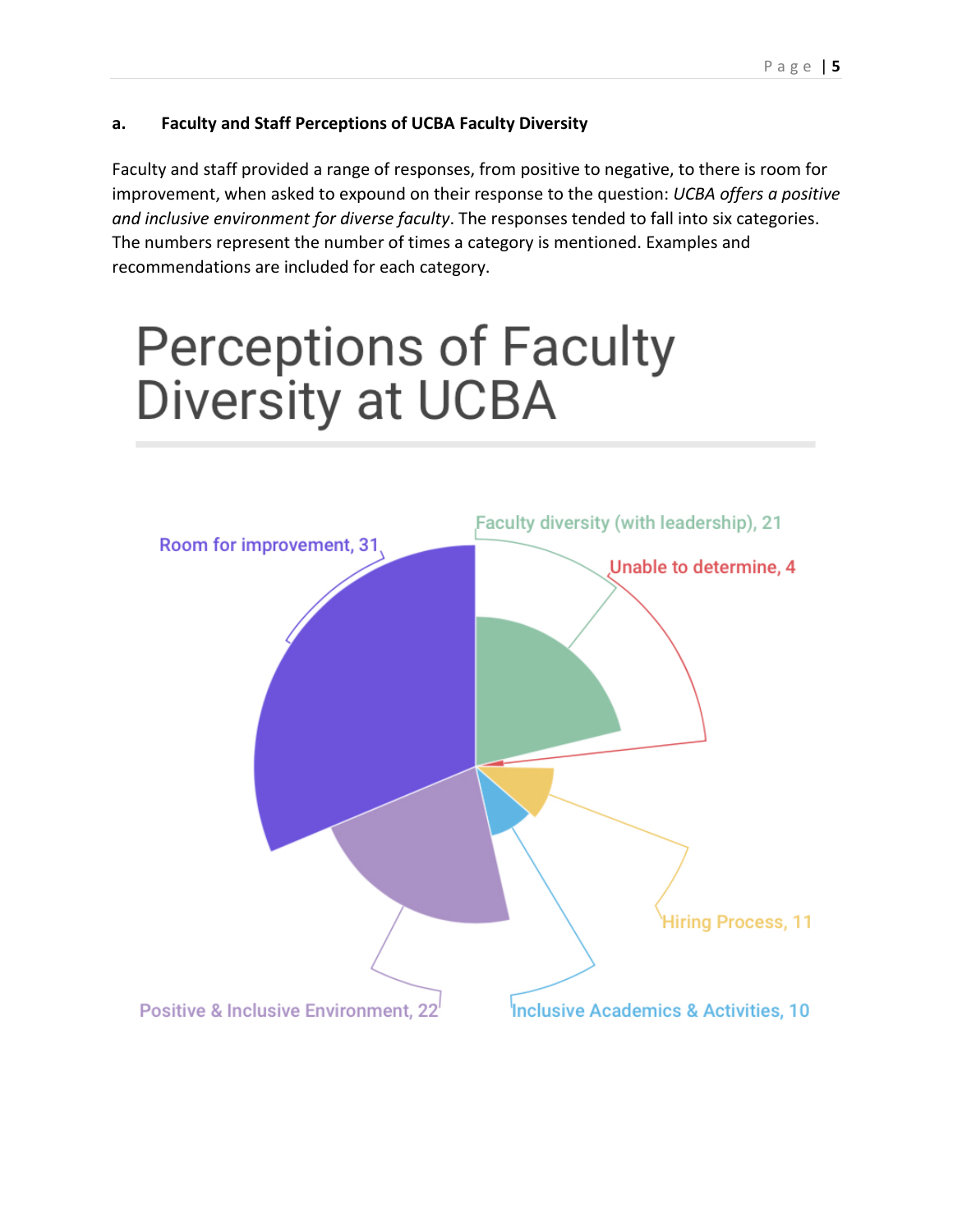#### Count Category

#### 31 There is Room for Improvement

#### *Room for improvement in positive and inclusive environment*

*-Although UCBA is generally welcoming to faculty diversity, I think that some faculty do not appreciate the challenges that other faculty, from diverse backgrounds face in terms of how they are treated generally in academia. -Many faculty are concerned with creating a welcoming environment. Unfortunately…a few faculty seem to be unaware of the concerns individuals* 

*may have because of their ethnic, racial, sexual identity.*

#### *Room for improvement in Faculty Diversity*

*-There are still departments with little to no diversity in membership.*

*-We could do better on having a more diverse faculty; that's not just a collegelevel matter but often a matter of severe [underrepresentation] problems in certain disciplines generally, etc.*

*-There is some diversity and inclusion on campus but I think there is room for improvement. I would like to see more people of color in higher levels of staff and faculty positions.*

#### *Room for improvement in Leadership*

*-Diversity is lacking in department heads and faculty.*

*-There are no minority leaders here at UCBA… (Please note, it depends on one's definition of "leaders". UCBA does have diversity of gender and race in the Administrative team).*

### *Room for improvement in hiring process*:

-*The faculty seem to have many 'initiatives' but no plan/effort in recruiting a more diverse population that is representative of our student population. -Search committees are not given all the available options to attract nor are department heads educated on how to retain, attract and learn about diverse cultures.*

### **Recommendation for Room for Improvement**:

Goal 1- Objective 1.B: Host the Diversity Inventory outcomes on a UCBA web page dedicated to showcasing and disseminating diversity information.

#### 22 Positive and Inclusive Environment

- *UCBA offers a positive & inclusive environment for diverse faculty. -The college offers a very welcoming environment. I see a lot of genuine collaboration and teamwork among our faculty.*

*- UCBA provides a very diverse environment in regards to faculty & staff employment as well as a diverse student enrollment. Compared to other colleges and universities, I feel UCBA stands out in this respect due to the richness of its diversity.*

*-You just need to walk the hall to see the diversity of students, staff and faculty. The different committees and student ambassador status also reflect this.*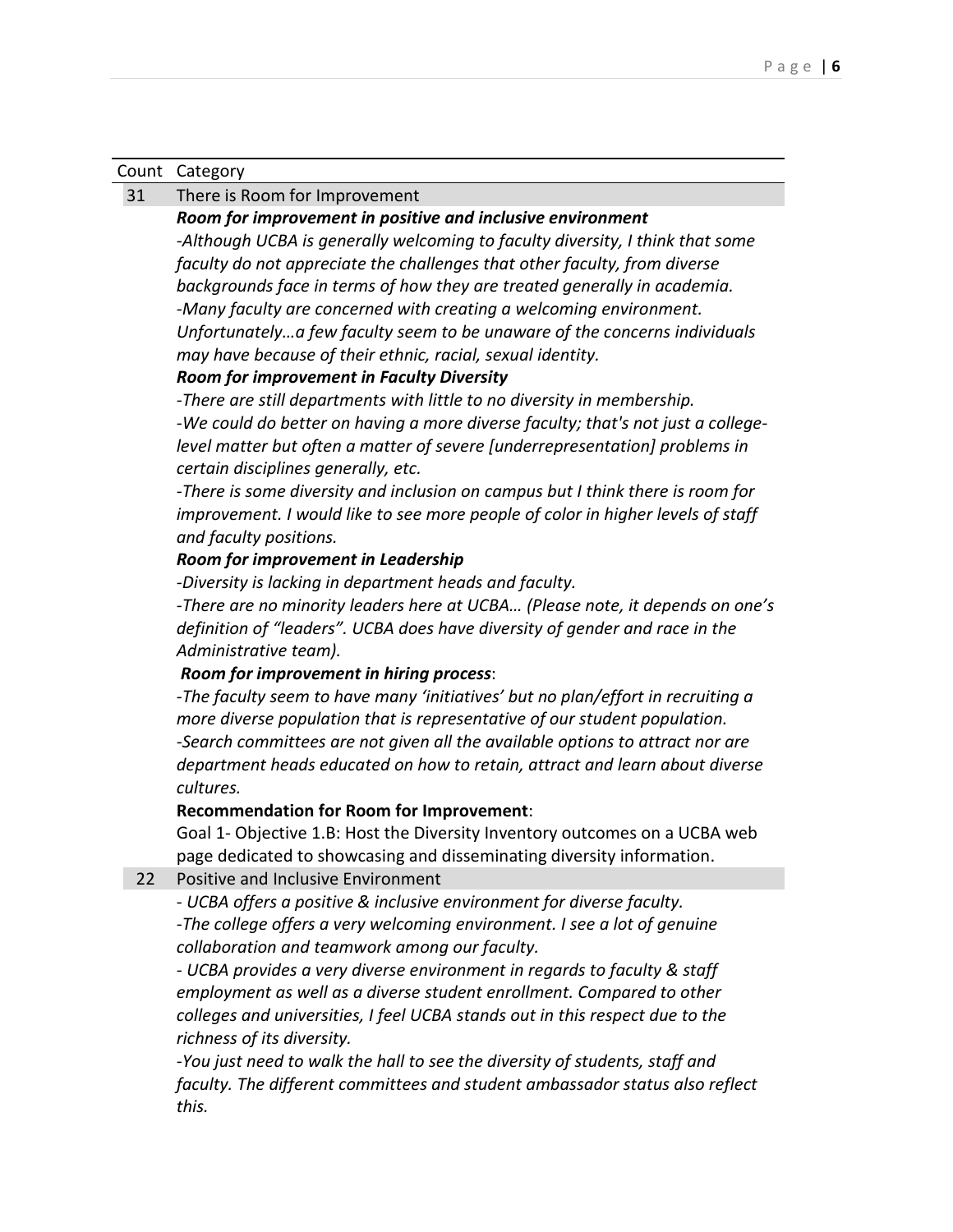# **Recommendations for Positive and Inclusive Environment**:

Goal 1- Objective 1.B: Host the Diversity Inventory outcomes on a UCBA web page dedicated to showcasing and disseminating diversity information. Goal 1-Objective 1. C: Annually present data gathered from the inventory to the college.

Goal 5- Objective 5 A: Continue to offer the Diversity Faculty & Learning Community; Develop a diversity and cultural competency training for faculty and staff that aligns with the UC/UCBA diversity plans.

# 21 Faculty Diversity

*- When I look at the UCBA faculty and particularly the new hires on the tenure track, I see a broad mix of ethnicities, ages, backgrounds and sexes. Photographs of the tenure track faculty 40 years ago would not show this breadth.* 

*-Compared to other colleges and universities, I feel UCBA stands out in this respect due to the richness of its diversity.*

*- I have been here less than 1 year but I feel there is a lot of faculty diversity at UCBA.*

*-Based on what I see of the faculty, it's diverse.*

# **Recommendations for Faculty Diversity**:

Goal 4-Objective 4. A: Conduct an audit of faculty and staff demographics Goal 4- Objective 4.D: Increase the recruitment of diverse faculty & staff Goal 5- Objective 5 A: Partner with faculty development committee to develop mentoring programs; Departments to develop strategies to retain diverse faculty.

# 11 Hiring Process

*- I feel as though efforts are made to hire diverse faculty and recruit diverse faculty. I also believe that we are open and welcoming to diverse programming and research.*

*- As a member of several search committees, I am aware of the desire of the college to have a diverse faculty population. In my discipline, attention to culture, beliefs, and practices, are highly valued.*

*-I believe and see UCBA looking for ways to hire and retain diverse faculty [despite] the difficulties (better salaries for diverse faculty at other institutions, low number of minorities that meet minimum qualifications/have PhDs.* **Recommendations for Hiring Process**:

Goal 1- Objective 1.D: Convene a meeting of all councils, forums and departments to address priority issues such as accountability, recruitment, retention and development of faculty, staff and students.

Goal 4- Objective 4.B: Establish baseline numbers that will inform future recruitment strategies, benchmarks and goals.

Goal 4-Objective 4. C: Increase the visibility of diversity initiatives on human resources, and related web pages

10 Inclusive Academics and Activities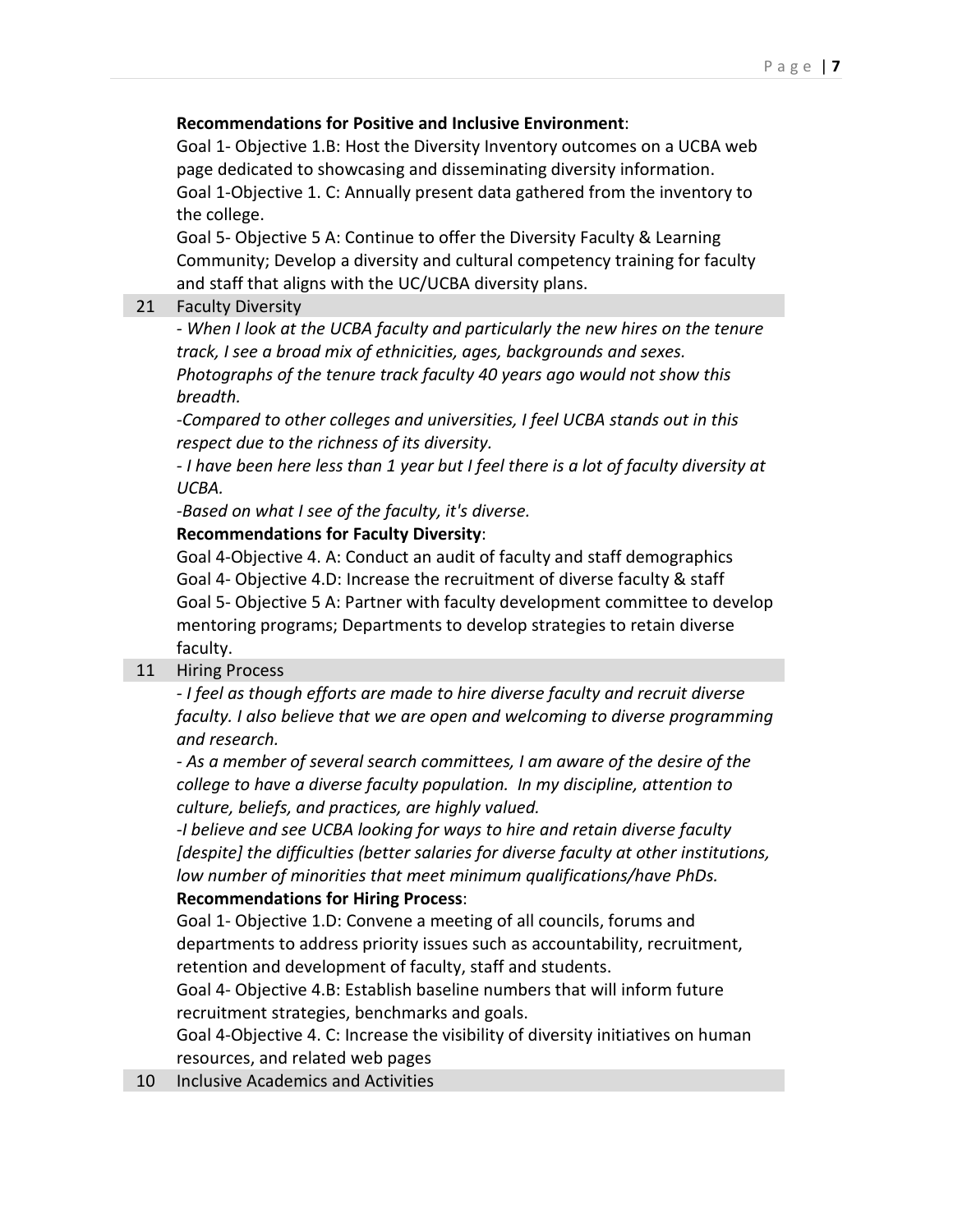*- Many opportunities are provided on campus for individuals to participate in events, workshops, classes, etc. focused on the topics of "Inclusion" and "Diversity".*

*-Faculty provide training and learning communities along with mentoring programs for new faculty.*

*-Opportunities such as the multicultural council, sister circle and women of the world conference open to students, faculty and staff allow for supports, networking and professional development.* 

## **Recommendations for Inclusive Academics and Activities**:

Goal 1- Objective 1.B: Host the Diversity Inventory outcomes on a UCBA web page dedicated to showcasing and disseminating diversity information. Goal 1-Objective 1. C: Annually present data gathered from the inventory to the college

Goal 5- Objective 5 A: Continue to offer the Diversity Faculty & Learning **Community** 

## 4 Unable to Determine

*-As an Adjunct/Part Time professor, I am only in office in [the] evenings1-2 times a week. This limited time makes it difficult to fully and fairly assess the question.*

*-I have no basis for an opinion on this.*

*-I'm new to UC.*

## **Recommendation Unable to Determine**:

Goal 1- Objective 1.B: Host the Diversity Inventory outcomes on a UCBA web page dedicated to showcasing and disseminating diversity information.

## 99 **Total**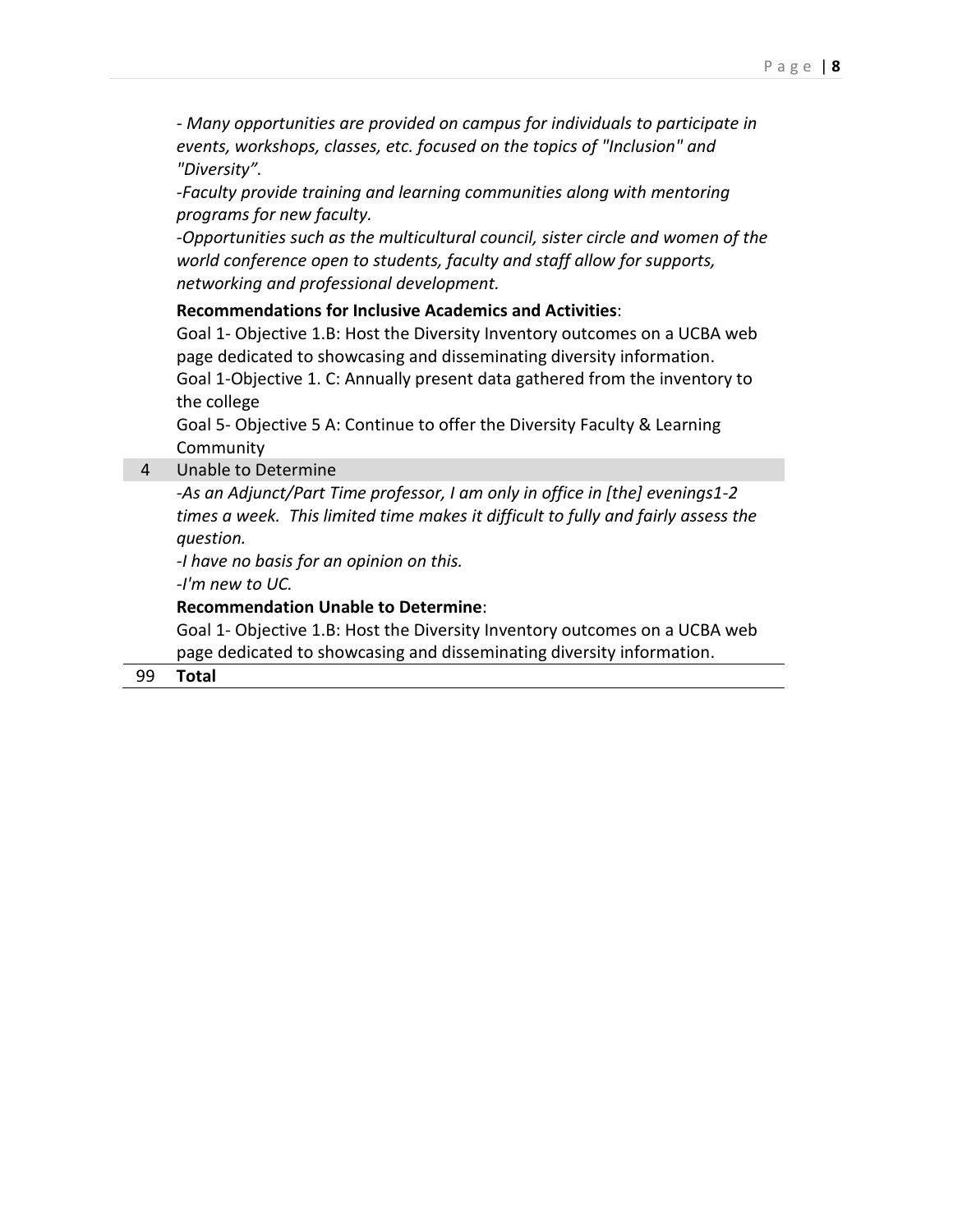# **b. Faculty and Staff Perceptions of UCBA Staff Diversity**

When faculty and staff expounded on why they responded as they did to the question: *UCBA offers a positive and inclusive environment for diverse staff*, their responses were tended to fall into the following five (5) categories. Examples are included for each category. Responses were a mixture of neutral and positive and areas of improvement; recommendations are included for each category.

# **Perceptions of Staff Diversity at UCBA**

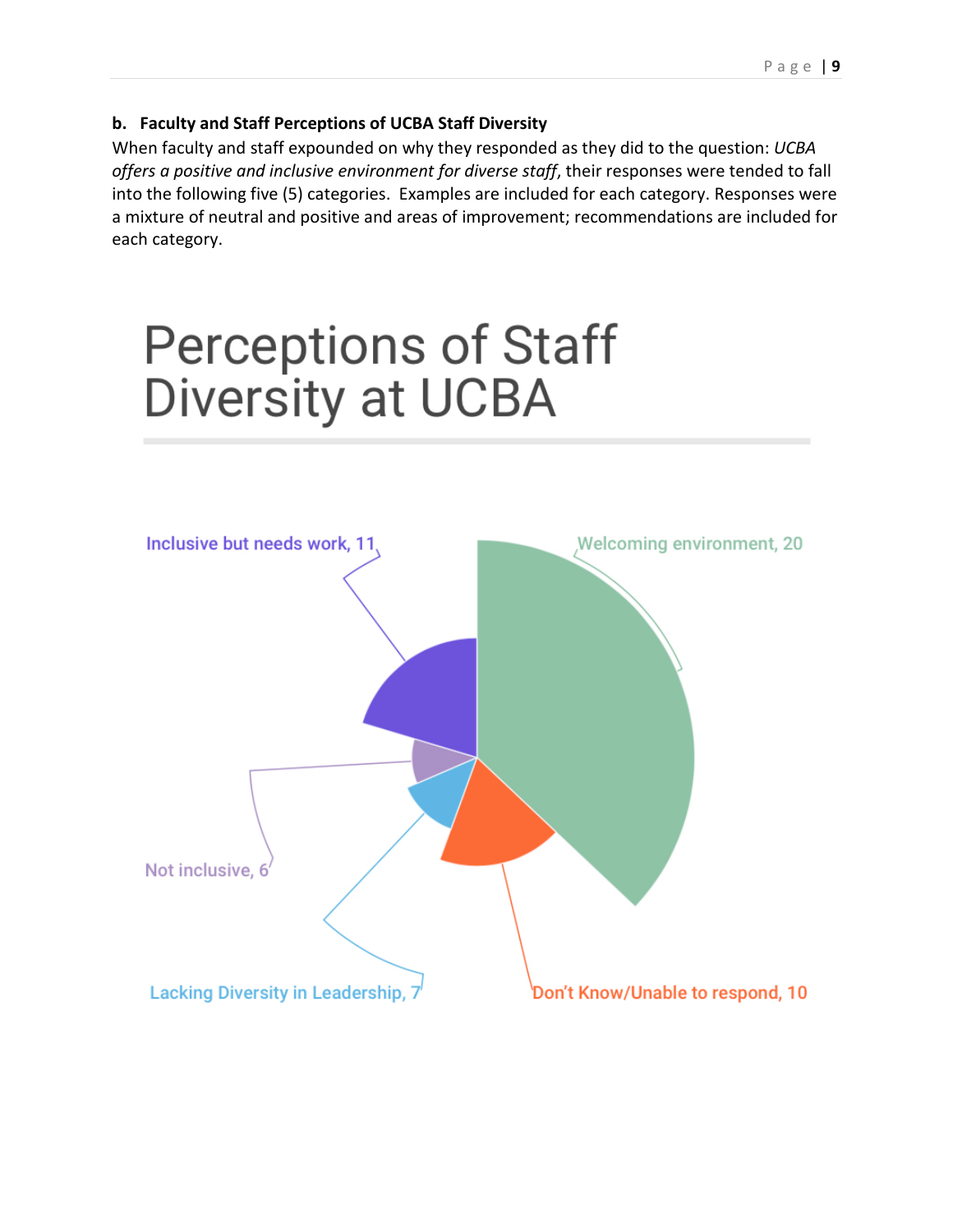| Count          | Category                                                                              |
|----------------|---------------------------------------------------------------------------------------|
| 20             | Welcoming environment                                                                 |
|                | -I believe everyone is made to feel welcome here at UCBA                              |
|                | -This is a very collaborative environment for staff. There is a lot of teamwork,      |
|                | sharing of ideas and camaraderie. The hiring process is open, transparent and         |
|                | inclusive of diverse candidates.                                                      |
|                | <b>Recommendation for Welcoming environment:</b>                                      |
|                | Celebrate, highlight and promote our positive achievements internally &               |
|                | externally.                                                                           |
| 11             | Inclusive but needs work                                                              |
|                | - I'd like to see a mentoring program for all new staff hires. While there is a lot   |
|                | of training available and we encourage professional development, very little -        |
|                | even from Clifton - deals with diversity.                                             |
|                | Recommendations for Inclusive but needs work:                                         |
|                | Goal 6- Objective 6.A: Establish a staff development diversity and inclusion          |
|                | curriculum.                                                                           |
|                | Goal 6- Objective 6.D: Assess the current climate at UC Blue Ash College as it        |
|                | pertains to developing a mentoring program that includes and encourages all           |
|                | employees to participate.                                                             |
| 10             | Don't know/Unable to respond                                                          |
|                | -As an Adjunct/Part Time professor, I am only in office in the evenings 1-2 times     |
|                | a week. This limited time makes it difficult to fully and fairly assess the question. |
|                | -I don't feel that I have enough insight on this where staff are concerned to         |
|                | answer<br>Recommendation for Don't know/Unable to respond:                            |
|                | Goal 1- Objective 1.B: Host the Diversity Inventory outcomes on a UCBA web            |
|                | page dedicated to showcasing and disseminating diversity information.                 |
| $\overline{7}$ | Lacking diversity in leadership/upper management/promotion                            |
|                | -I responded this way because there is some diversity and inclusion on campus         |
|                | but I think there is room for improvement. I would like to see more people of         |
|                | color in higher levels of staff and faculty positions.                                |
|                | -We are doing [good] in diversity but need improve in Inclusion and Initiative-       |
|                | we still have a problem promoting people on color in leadership roles at the          |
|                | university. We had a problem identify new leaders who have worked at                  |
|                | university for years. We have great leaders who are overlooked which could            |
|                | greatly improve our university when decisions are made.                               |
|                | Recommendations for Lacking diversity in leadership/upper                             |
|                | management/promotion:                                                                 |
|                | Goal 4- Objective 4.D: Increase the recruitment of diverse faculty & staff            |
|                |                                                                                       |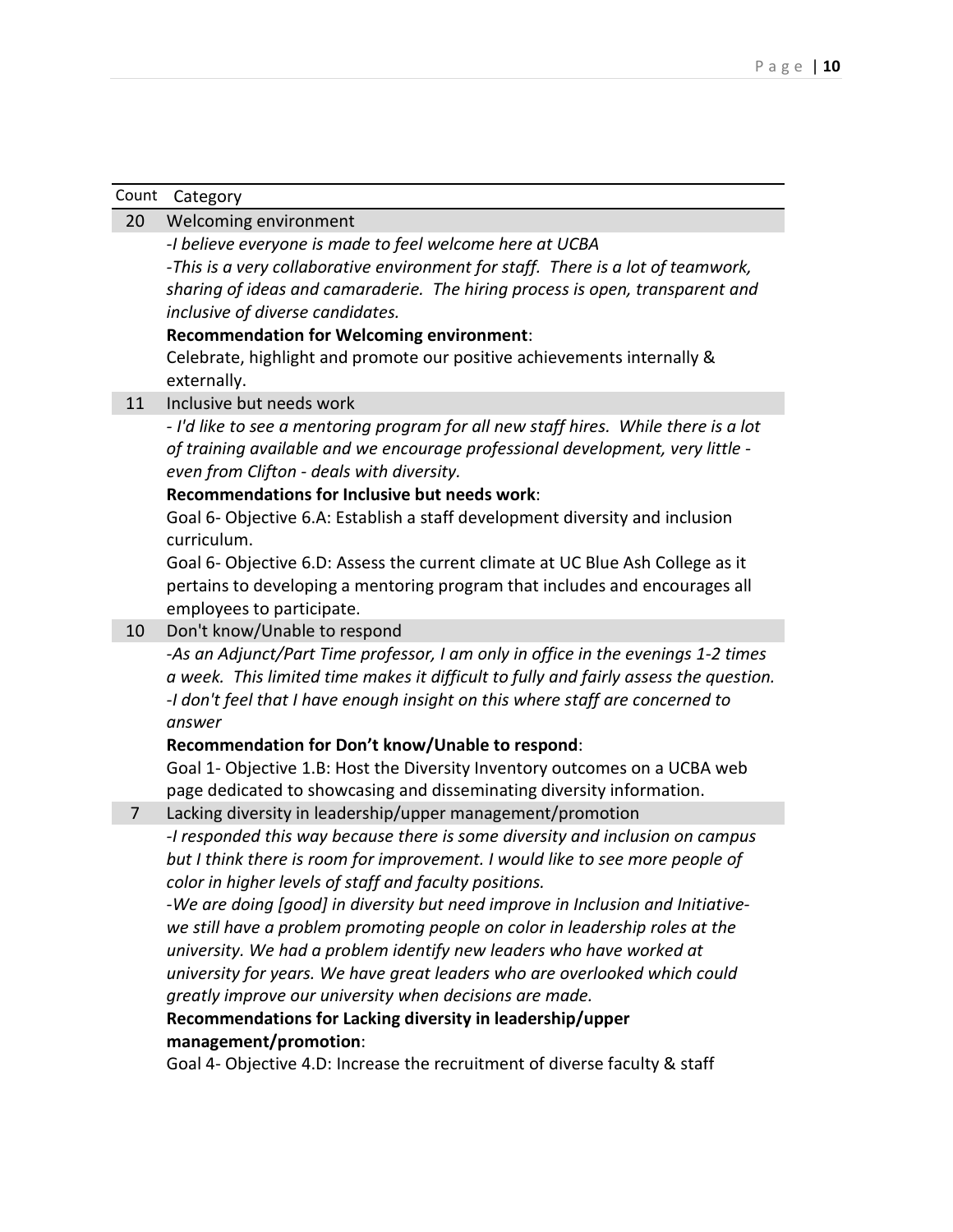Goal 6- Objective 6.D: Assess the current climate at UC Blue Ash College as it pertains to developing a mentoring program that includes and encourages all employees to participate.

6 Not inclusive

*-Focus group have expressed that staff feel a divide. There is an atmosphere of division between hourly and salary staff.*

*-I believe there is still an environment of exclusion that exists here at UCBA unfortunately.*

#### **Recommendations for Not inclusive**:

Goal 1- Objective 1.D: Convene a meeting of all councils, forums and departments to address priority issues such as accountability, recruitment, retention and development of faculty, staff and students.

Goal 4- Objective 4.B: Establish baseline numbers that will inform future recruitment strategies, benchmarks and goals.

54 Total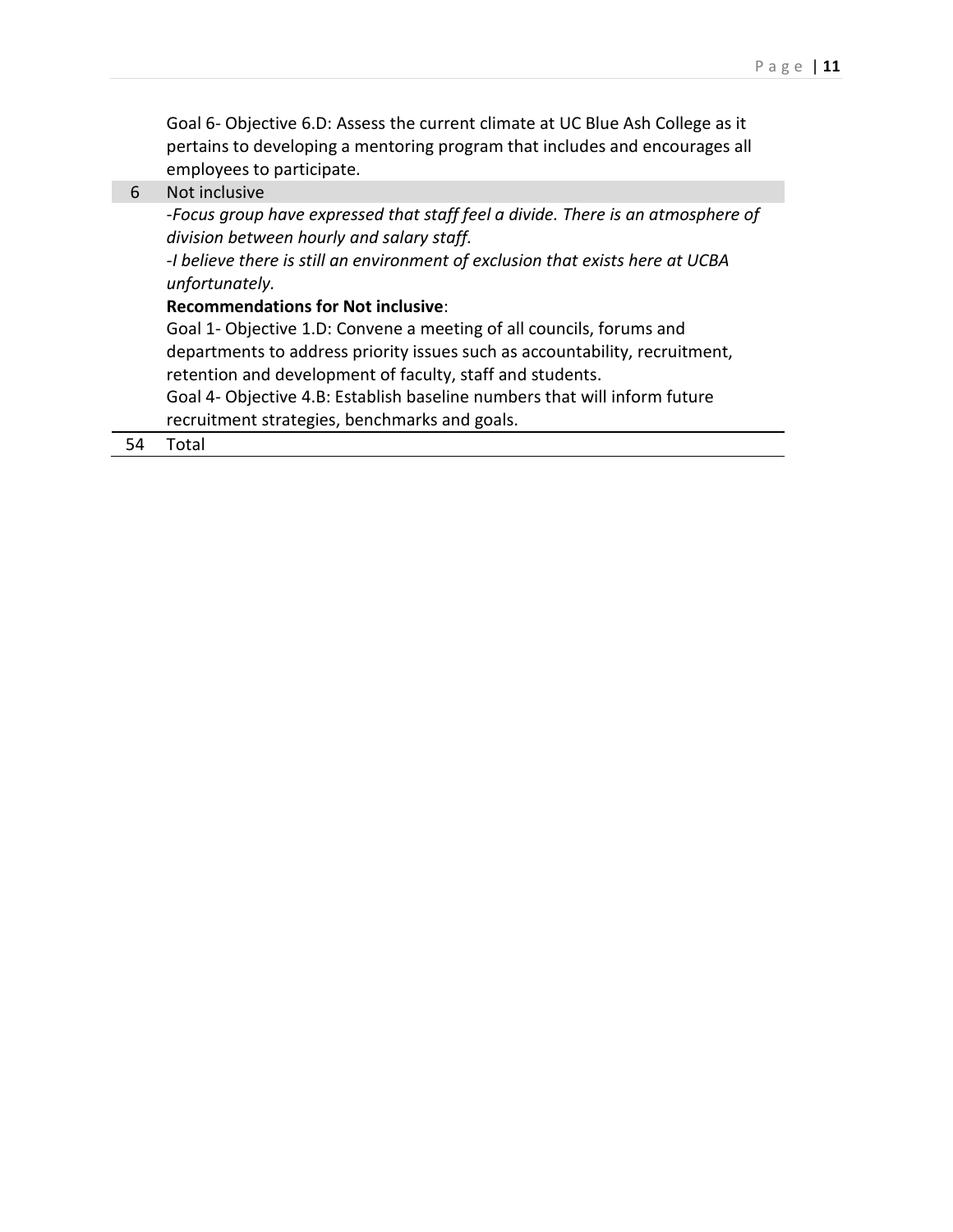## **c. Faculty and Staff Perceptions of UCBA Student Diversity**

Faculty and staff responses to the prompt *UCBA offers a positive and inclusive environment for diverse students* included a range of positive to negative comments within the following six categories. Examples along with recommendations are included for each category.

# **Perceptions of Student** Diversity at UCBA

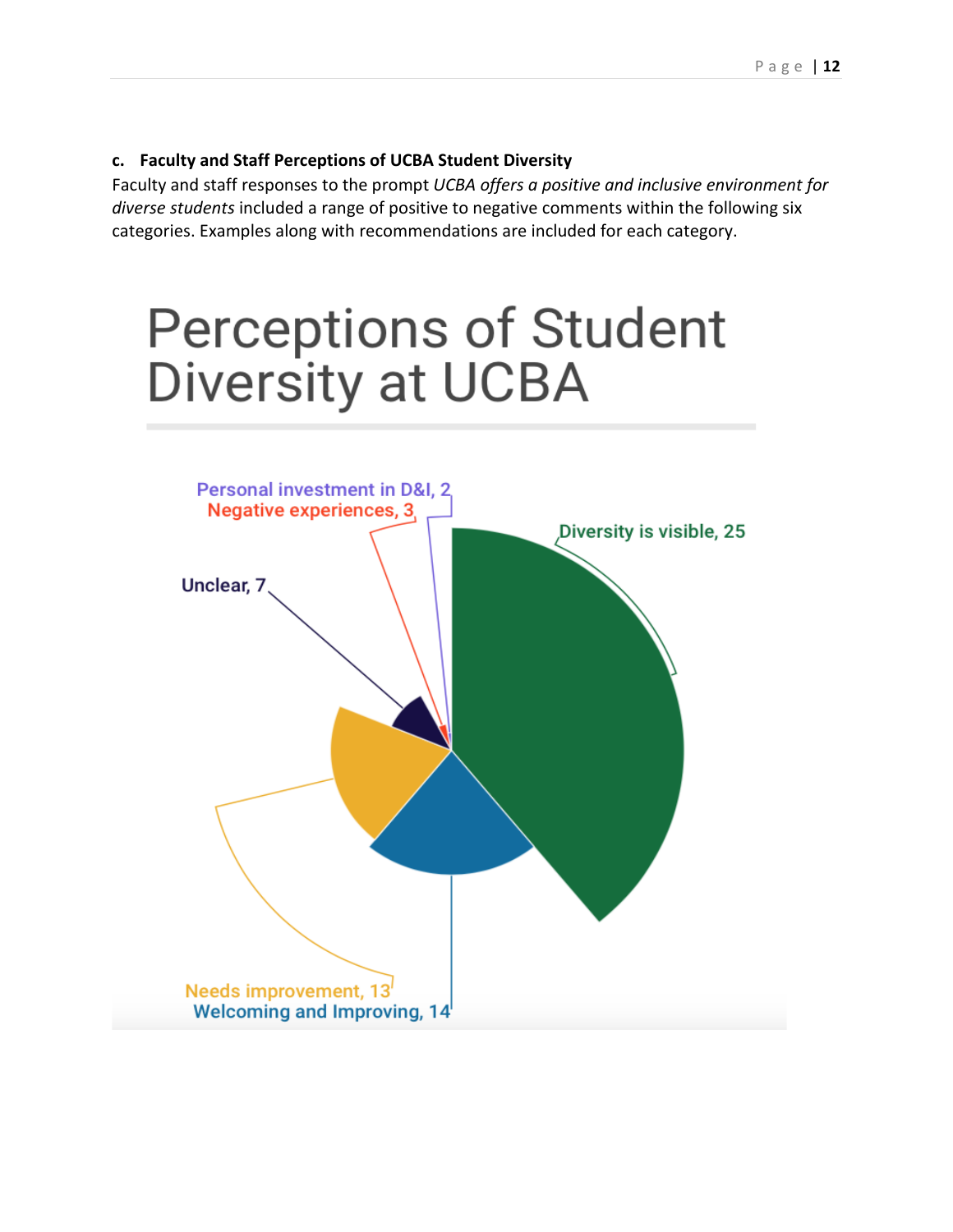| Count | Category                                                                                                                                                                                                                                                                                                                                                                                                                                                                                                                                                                                                                                                                                                                                                                                                                                                                           |
|-------|------------------------------------------------------------------------------------------------------------------------------------------------------------------------------------------------------------------------------------------------------------------------------------------------------------------------------------------------------------------------------------------------------------------------------------------------------------------------------------------------------------------------------------------------------------------------------------------------------------------------------------------------------------------------------------------------------------------------------------------------------------------------------------------------------------------------------------------------------------------------------------|
| 25    | Diversity is visible                                                                                                                                                                                                                                                                                                                                                                                                                                                                                                                                                                                                                                                                                                                                                                                                                                                               |
|       | "Agree: There seem to be a number of diverse students. We have different<br>staff in the Student Affairs office multicultural, Latino/Hispanic, veterans<br>(which I know isn't a diversity initiative, but it could bring more diverse<br>students to campus and support them when they are here). We also have<br>student groups like the Multicultural Club and Interfaith Association."<br><b>Recommendations for Diversity is visible</b><br>Goal 2: UCBA will identify strategies for increased student retention of<br>underrepresented minority students to reflect the recruitment area's<br>population.                                                                                                                                                                                                                                                                  |
|       | Goal 3: UCBA will identify strategies for increased student recruitment of<br>underrepresented student populations to reflect the populations of<br>surrounding counties into Blue Ash College.                                                                                                                                                                                                                                                                                                                                                                                                                                                                                                                                                                                                                                                                                    |
| 14    | Welcoming and improving                                                                                                                                                                                                                                                                                                                                                                                                                                                                                                                                                                                                                                                                                                                                                                                                                                                            |
|       | "As the most diverse college at UC, I think we do a great job of providing a<br>positive experience for diverse students. I see a lot of positive interactions in<br>the classroom and the hallways, and we offer a wide range of events and<br>activities for diverse students".<br><b>Recommendation for Welcoming and improving</b><br>Goal 1: To develop and administer a UCBA Diversity Inventory to be<br>completed by faculty and staff in all departments, non-academic offices, and<br>relevant committees<br>Goal 3: Objective B - Develop and implement recruitment strategies and<br>increase the Hispanic/Latino student population at UCBA.<br>"UCBA continues to offer students events and information through<br>Multicultural Affairs and Latino Affairs."<br>Continued collaboration with Communications to market and distribute event<br>and support services. |
| 13    | Needs improvement<br>"My answer balances out to a neutral vote because this depends on the<br>population. I think that more can be done for Muslim students on campus,<br>related but not the same more could be done for international students with<br>language issues that can heavily affect their abilities to succeed on writing<br>assignments well beyond what a normal faculty member would be qualified<br>to help with. In addition, I do think we have a great deal of programming for<br>Black and Veteran students and we are improving our programming for<br>Latino students."<br><b>Recommendations for Needs Improvement</b><br>Add additional objective in gap year plan under Goal 2: UCBA will identify<br>strategies for increased student retention of underrepresented minority<br>students to reflect the recruitment area's population.                  |

Support for the following student populations

• Advanced food pantry - Obtain Grant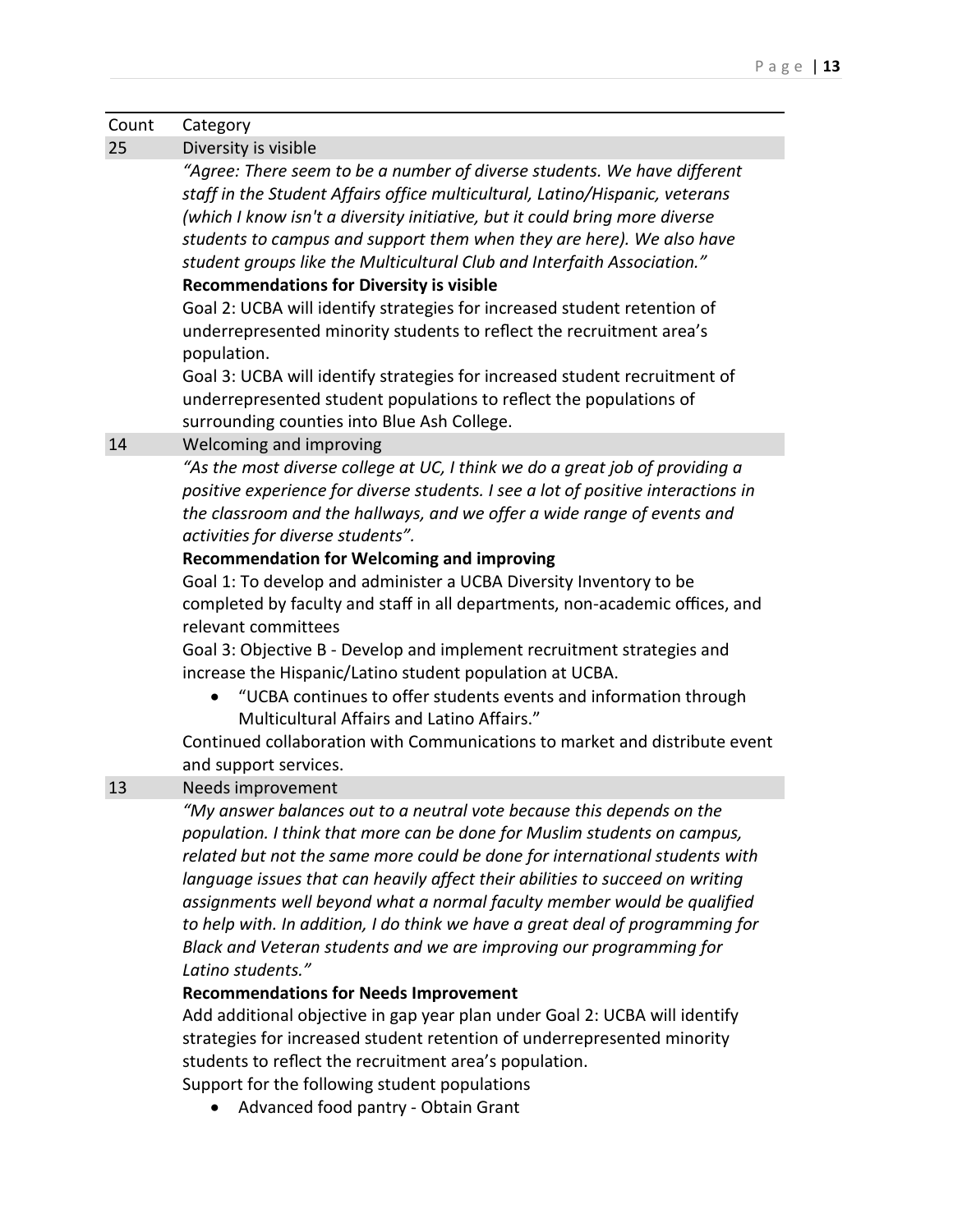- Free Dental Cleanings
- Safe Zone Trainings
- International Students Language support
- Asian Students
- Muslim Students
- Black Men
- First Generation/Low Socioeconomic Status

#### 7 Unclear

"It seems like there are some initiatives each semester, but I don't know how well they're attended. Free food seems to bring students out, regardless of the reason. But honestly I've never personally heard a student say one way or another (praise or criticism) of any event, other than being happy about free food."

### **Recommendation for Unclear**

Goal 1: To develop and administer a UCBA Diversity Inventory to be completed by faculty and staff in all departments, non-academic offices, and relevant committees.

## 3 Negative experiences

*"I can't imagine that the racism and bigotry I experience is different for students. Of course, this is Cincinnati, so maybe it's just bad manners and ignorance."* 

#### **Recommendation for Negative Experiences**

Goal 6: Objective B - Develop an inventory of staff development opportunities and communicate those with staff.

- To better understand the student experience, focus groups and surveys can be planned to understand the challenges that need to be addressed.
- Continued ally (e.g., Safe Zone, Dream Zone, Rally Point) training for the UCBA community.

Using strategies that the show the appreciation and celebration of diversity and inclusion.

#### 2 Personal investment with diversity and inclusion

*"I am teaching the teaching and learning in diverse classrooms course, which engages this idea."*

*"It is not clear to me what the student pool is for UCBA. Examined in terms of preparation for college work, the students are pretty uniformly poorly prepared. But UCBA is an open-access campus and that is to be expected. Examined in terms of ethnic background, UCBA is demonstrably the most diverse college in the University. Considered in terms of educational goals, I believe the students are much more diverse than those on the Clifton campus."*

**Recommendation for Personal investment**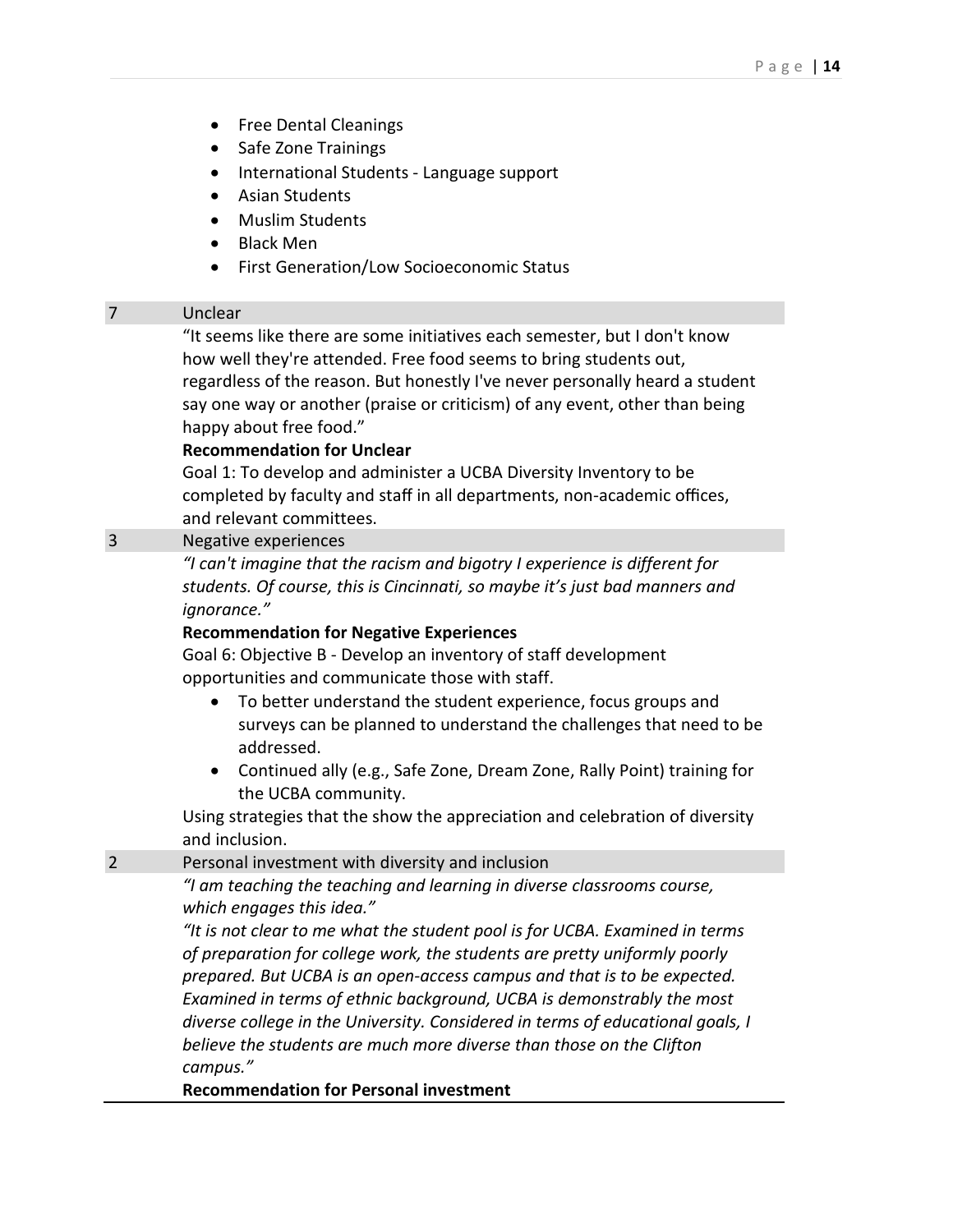Training Opportunities

- Intersecting Identities
- Who are our students?
- You are what you Post: Addressing issues with Social Media and Racism, sexism etc.
- Success strategies for academic and financially at risk students
- Title 9

Goal 6: Objective C - Identify staff accountability metrics for achieving diversity and inclusion initiatives related to the people, processes, and culture of UCBA.

• Bring back the L&T Diversity series for faculty and staff to share best practices and offer training.

64 Total

## **UCBA Diversity Initiatives**

**Included in this report is a summary of the results from the Diversity Inventory Survey. The inventory is a separate document.** 

## **Part 2: UCBA Diversity Initiatives-**

2. Are you aware of or do you have a diversity initiative (e.g., course or class session, activity, program, facility, grant, award, policy, practice, publication / presentation, research, service, training, etc.) to record for the 2015-16 academic year? (N=241)

N %

- 96 39.8% Yes (In the following questions, enter as much information as possible regarding the initiative. You can enter up to 3 initiatives.)
	- 67 69.8% 1 initiative
	- 21 21.9% 2 initiatives
	- 8 8.3% 3 initiatives

145 60.2% No (End of survey. Please click 'Next' to submit your responses and leave the survey.)

### Initiative-

As best you can, enter information regarding the diversity initiative below. Skip any items to which you do not know the answer.

3. Initiative background-

|                | a. Initiative name or title |  |
|----------------|-----------------------------|--|
|                |                             |  |
|                | b. Description              |  |
|                |                             |  |
| $\mathsf{C}$ . | Dates                       |  |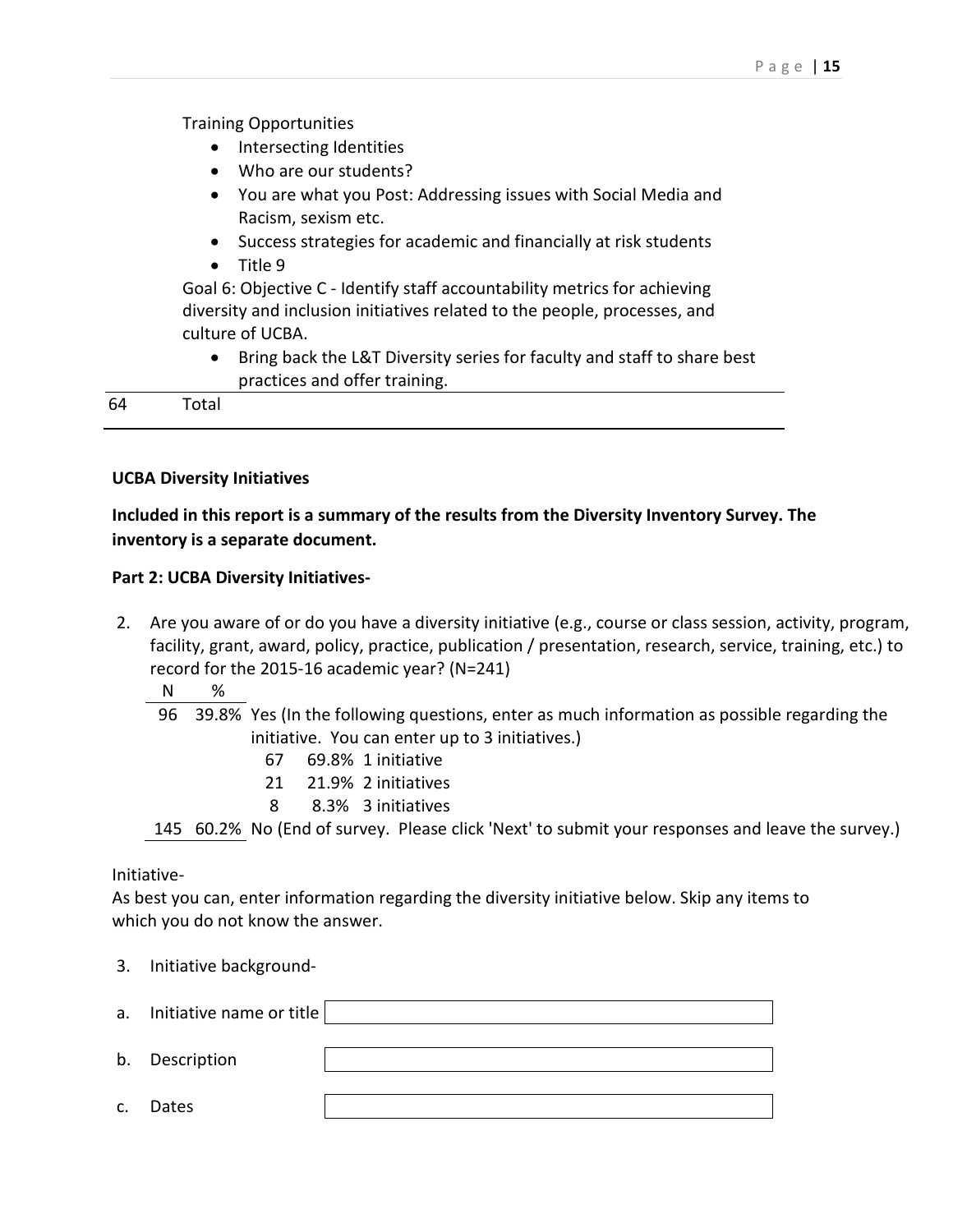| d.             | Contact person name          |  |
|----------------|------------------------------|--|
| e <sub>z</sub> | Contact title                |  |
| f.             | Contact email                |  |
| g.             | Contact department           |  |
| h.             | Initiative website or<br>URL |  |

- 4. Which diversity plan goal does the initiative best support? (check all that apply)
	- N %
	- 60 62.5% a. Students
	- 40 41.7% b. Faculty
	- 32 33.3% c. Staff
	- 46 47.9% d. Culture/Climate
	- 5 5.2% e. Supplier Diversity, Community Relations, Alumni Engagement
	- 4 4.2% f. Accountability Metrics

Note: Because this is a 'check all that apply,' each item would sum to 100%; thus, the % reflects those who selected the item.

5. Which category best describes the initiative? (check all that apply)

| ۱ı | ٠, |
|----|----|
|    |    |

- 36 37.5% a. Course: a class, lecture material, readings, activities, and/or projects.
- 27 28.1% b. Event: organized activity or program
- 1 1.0% c. Facility: a building or designated space
- 7 7.3% d. Grant/Scholarship/Sponsorship: a sum of money awarded to defray expense
- 0 0% e. Highlight of Student/Staff/Faculty: special recognition or award
- 3 3.1% f. Policy: standardized, documented operating procedures
- 4 4.2% g. Practice: a common way of documenting business
- 6 6.3% h. Publication/Presentation: prepared report
- 7 7.3% i. Research: methodical investigation into a subject
- 9 9.4% j. Service: work, advocacy, or special actions on behalf of an individual or group
- 22 22.9% k. Training: an activity to raise awareness, enhance skills, change behavior, and build a culture of inclusion
- 8 8.3% l. Other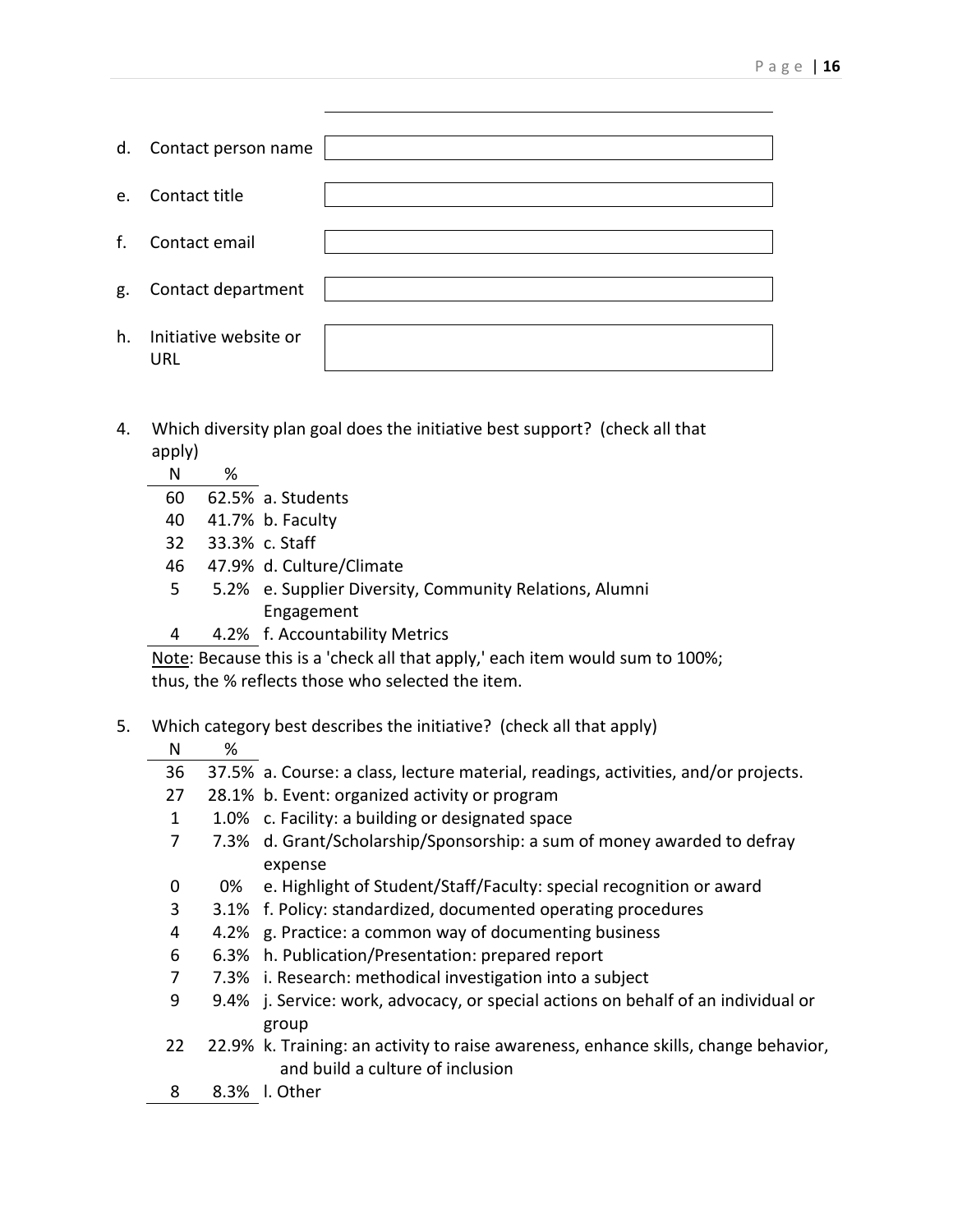٦

Note: Because this is a 'check all that apply,' each item would sum to 100%; thus, the % reflects those who selected the item.

| Other (please specify) |  |  |  |  |
|------------------------|--|--|--|--|
|------------------------|--|--|--|--|

| 6. | Initiative details- (enter a number value only,<br>such as 5 or 1000, or leave blank. No | N  | Avg        | Media<br>n  | <b>SD</b>  | Sum         |
|----|------------------------------------------------------------------------------------------|----|------------|-------------|------------|-------------|
|    | characters)                                                                              |    |            |             |            |             |
| a. | How many people utilized the initiative?                                                 | 36 | 67         | 25          | 165        | 2,411       |
|    |                                                                                          |    |            |             |            |             |
| b. | How many staff/faculty assisted with the<br>initiative?                                  | 34 | 7          | 4           | 7          | 229         |
| c. | About how many personnel hours were<br>devoted to the initiative?                        | 21 | 87         | 45          | 100        | 1,820       |
| d. | About how much in personnel salary was<br>devoted to the initiative?                     | 11 | 18,63<br>6 | $\mathbf 0$ | 60,17<br>0 | 205,0<br>00 |
| e. | About how much university funding was<br>used?                                           | 18 | 450        | 0           | 760        | 8,093       |
| f. | About how much external funding was used?                                                | 18 | 122        | 0           | 519        | 2,200       |

# 7. Briefly describe any results/impact of the initiative.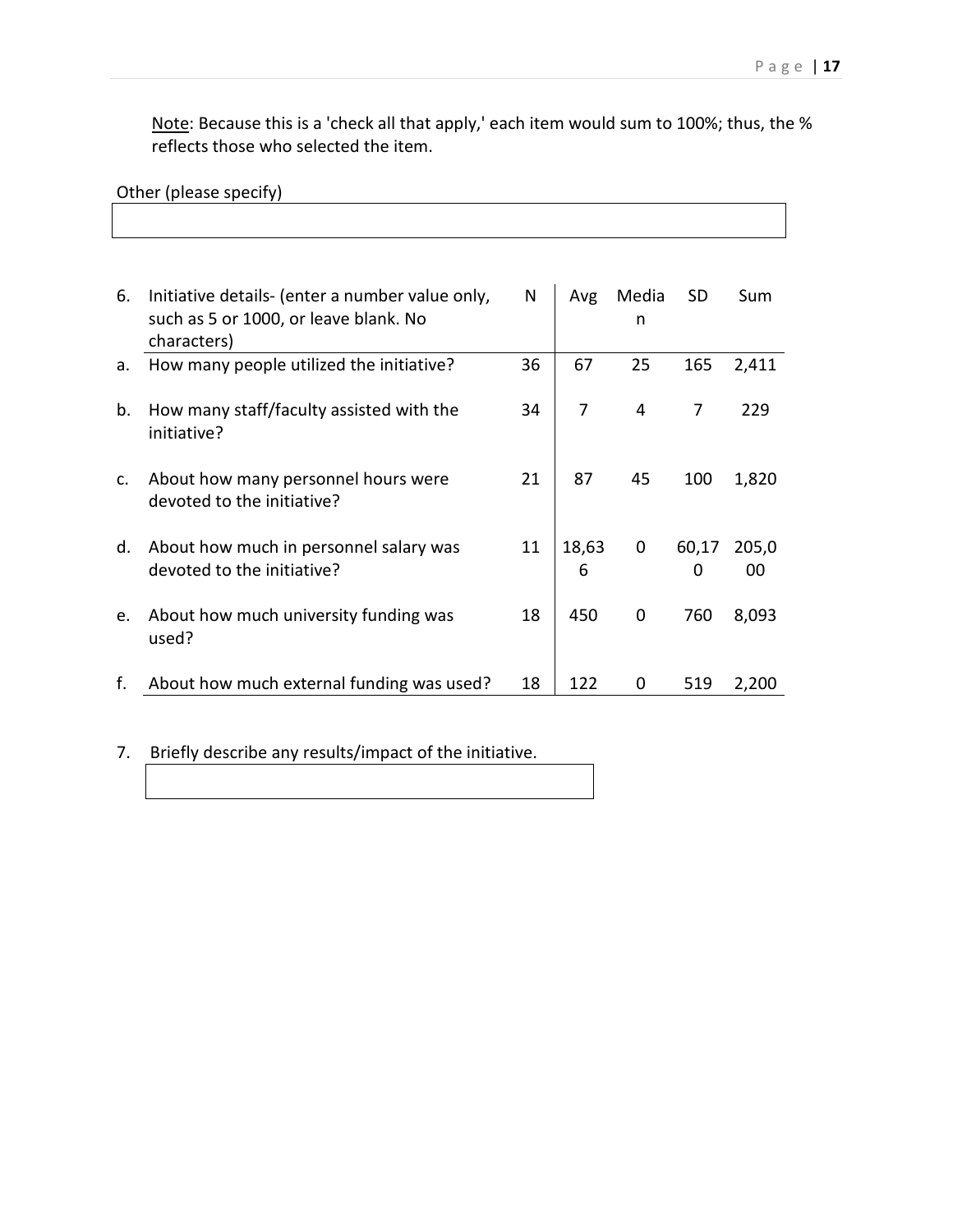# **Appendix 3a: Initiative Name or Title Appendix 5L Other:**

|   | Which category best describes the initiative? Other                                       | Count |
|---|-------------------------------------------------------------------------------------------|-------|
|   | Diverse healthcare professionals are needed to serve the population and communities.      |       |
|   | Interprofessional Education and Collaboration should be part of all health care related   |       |
|   | programs                                                                                  |       |
|   | <b>Faculty Learning Community</b>                                                         |       |
| 3 | <b>Focus Groups</b>                                                                       |       |
| 4 | In this learning community, participants create activities for students and colleagues as |       |
|   | well as participate in a collective report on the experience to be presented at           |       |
|   | conferences.                                                                              |       |
| 5 | Mentoring                                                                                 |       |
| h | Program that includes events, meetings, initiatives, etc.                                 |       |
|   | scholarship                                                                               |       |
| 8 | Student organization                                                                      |       |
| 9 | <b>Support Group</b>                                                                      |       |
|   | Total                                                                                     |       |